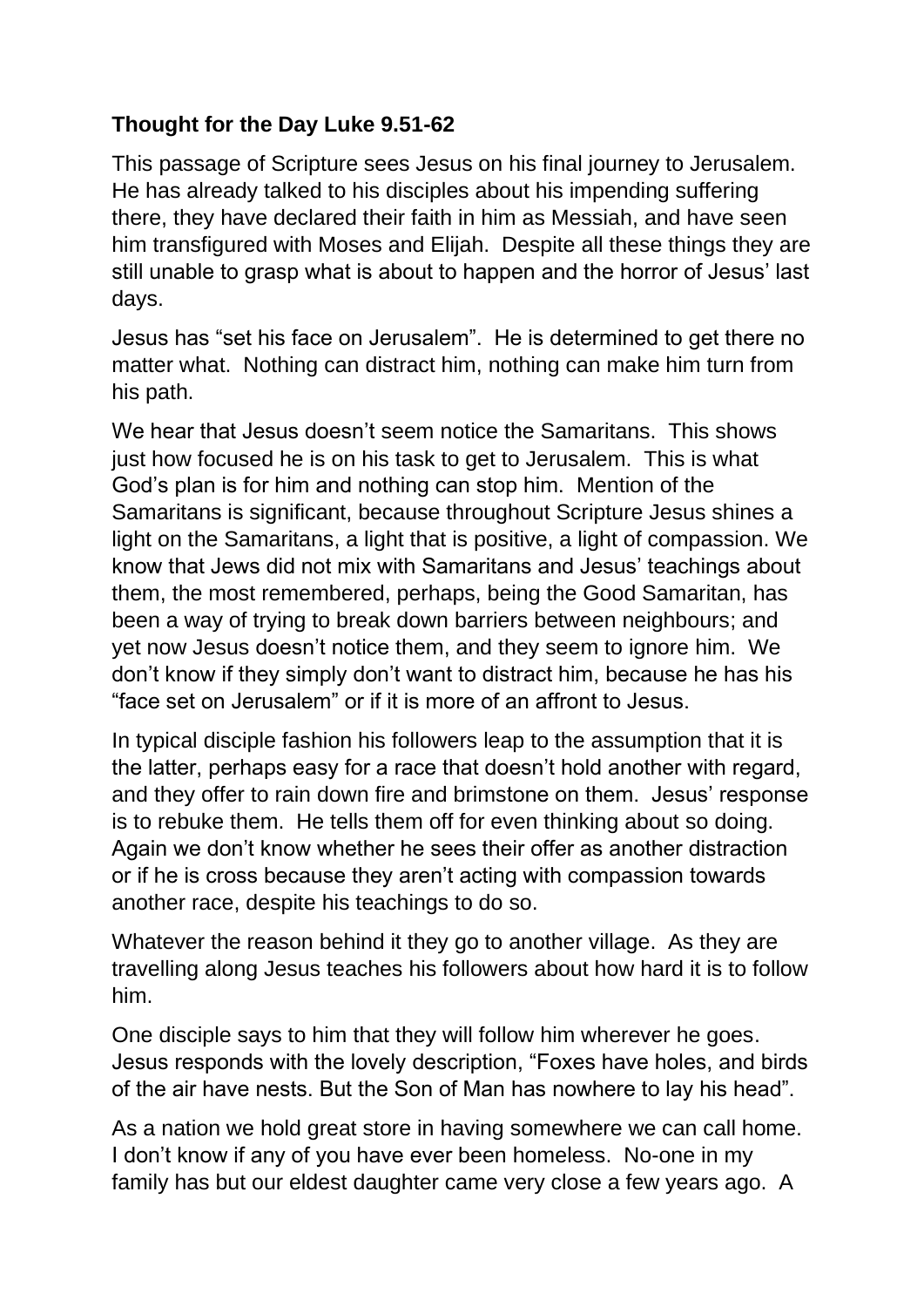single parent of two small children with complex needs, her landlord gave her notice to quit because he was selling all his properties. Due to her circumstances she kept getting rejected when seeking another home and became increasingly anxious that her children wouldn't have a roof over their heads. At the eleventh hour an agent understood her situation and negotiated with the landlord of a lovely little house, where they were happy for several years. It was a very stressful time for us all, but she had a safety net, us. Of course we wouldn't see them out on the streets. So many homeless people are there for complicated and difficult reasons, for some their family situations don't help.

In some cultures, travelling and not having a permanent home is simply the way of life. Many Irish Travellers still lead a wandering lifestyle, moving on together in families and communities. They are part of a handful of traditional nomadic communities still roaming the planet in small groups, often travelling with animals that are vital to their livelihoods. They work hard to keep their ancient cultural beliefs and behaviours alive, surviving against the odds of [climate](https://matadornetwork.com/life/climate-change-transformed-mongolia/)  [change](https://matadornetwork.com/life/climate-change-transformed-mongolia/) and [urban encroachment](https://matadornetwork.com/life/african-wildlife-suffer-urban-development/) on their territorial lands, suspicion and discrimination. These communities include the Kochi people of southern and eastern [Afghanistan,](https://matadornetwork.com/destinations/asia/afghanistan/) the Bedouin people of the Negev desert, the Sámi people, mostly in Scandinavia and about 2,000 in [Russia,](https://matadornetwork.com/destinations/europe/russia/) the [Maasai](https://matadornetwork.com/watch/matador-originals-jacobs-journey-maasai-warriors-journey-home/) of [Kenya](https://matadornetwork.com/destinations/africa/kenya/) and [Tanzania,](https://matadornetwork.com/destinations/africa/tanzania/) the Mongols of China, the Dukha of Mongolia, and the Gaddi shepherds throughout Himachal Pradesh, [Ind](https://matadornetwork.com/destinations/asia/india/)ia.

Jesus' followers are usually described as coming from communities with homes, villages and towns, they are not wanderers by choice. Jesus' words here gives them directly a very clear message about how following him will change their worlds. He has no place to call home, they have to give up home to follow him.

So are they pilgrims or are they nomads? We understand the concept of pilgrimage, indeed some of have been on pilgrimages. Pilgrims are on a journey and this journey has a fixed end point. Jesus and his followers are journeying to Jerusalem, so in that sense they are pilgrims. But Jesus also knows that after his earthly ministry the apostles and others will also be sent out across the world to places they don't know, without a planned end point. They will go wherever the Spirit sends them. So in this sense they are nomads.